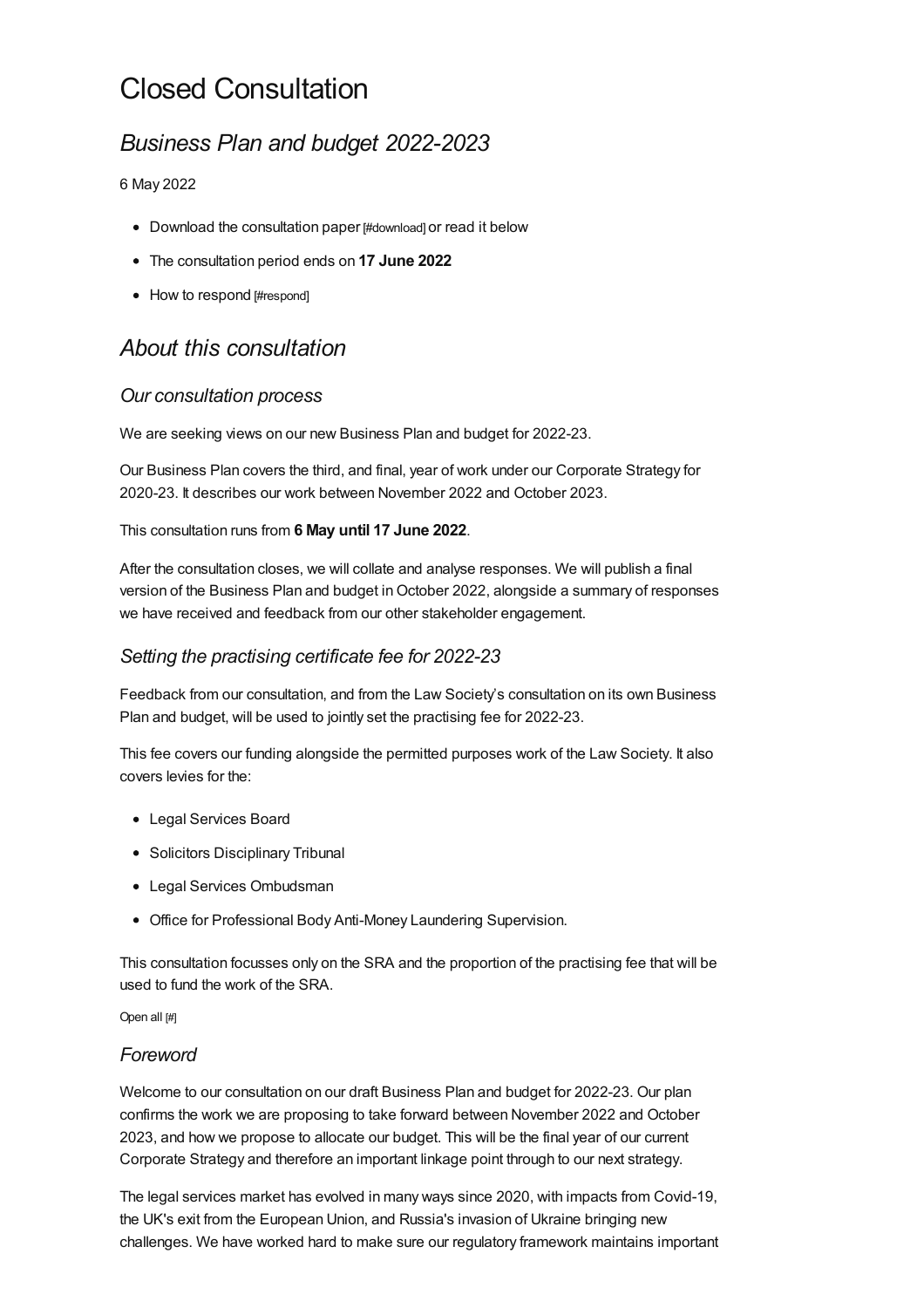<span id="page-1-0"></span>flexibilities for solicitors and their businesses to work in new ways. This includes embracing new technology and digital-led solutions, while also securing standards through our supervision and enforcement activities in response to the biggest risks.

The objectives we set for ourselves between 2020 and 2023 are rightly ambitious. They have seen us build our evidence and our market insights through a relaunched research and analysis function, improved horizon scanning activity and take a leadership role in relation to technology and innovation in the legal services sector.

We have prioritised partnership work, with new stakeholder relationships developed with lawtech and academic communities, and national research projects delivered. These include our exploration of technology and access to justice (with University of Oxford) and our study of legal service accessibility in deprived communities (with funding from the Regulators' Pioneer Fund). We are better-equipped as we conclude our current Strategy to understand, and take targeted action to help consumers access quality legal services.

Our current strategy has a sharp focus on high professional standards. Last year's launch of the Solicitors Qualifying Examination is a once-in-a-generation development providing greater reassurance that all solicitors are meeting the same high standards. More flexibility, including more affordable training routes should help create a fairer, stronger and more diverse legal profession.

We have also made good progress in other areas. This includes our work to drive good standards of advocacy, as well as continuing competence. We have also further bolstered our resource, and developed our approach, to make sure the sector is tackling money laundering and economic crime. We also now have dedicated resource in Wales to make sure we our regulating in a way that reflects the fast-change Welsh legal landscape. And we have progressed a range of initiatives focused on promoting equality, diversity and inclusion in the profession.

We continue to take steps to make sure we are working as effectively and efficiently as possible. Our hybrid working model is now successfully embedded, supported by new technology and a transformed workspace in Birmingham and London.

Over the three years of this strategy we have tried to keep the practising fee levels for SRA related costs as flat as possible, despite some significant new pressures. We have done this by pursuing efficiency targets, managing budgets tightly and managing new demands (which are often out of our control) within existing budget lines. This year, the cost of living pressures and demands of new activities, for example in relation to anti-money laundering and sanctions, mean that we are proposing an increase in the SRA practising fee requirement of £6. We are able to offset this with a £10 reduction in the individual Compensation Fund contribution. The proposed SRA share of the practising fee is £151 for 2022/23, an increase from the previous year but in line with the level in 2020/21

Please let us know what you think about our proposals for the business plan year 2022/23 plans and budget. There are a range of ways to do this including:

- send us an online response to the consultation through our questionnaire
- get involved in a range of events from webinars to roundtables to hear directly from the public and profession
- contact us through our social media channels.

I look forward to hearing your views.

#### **Paul Philip, Chief Executive**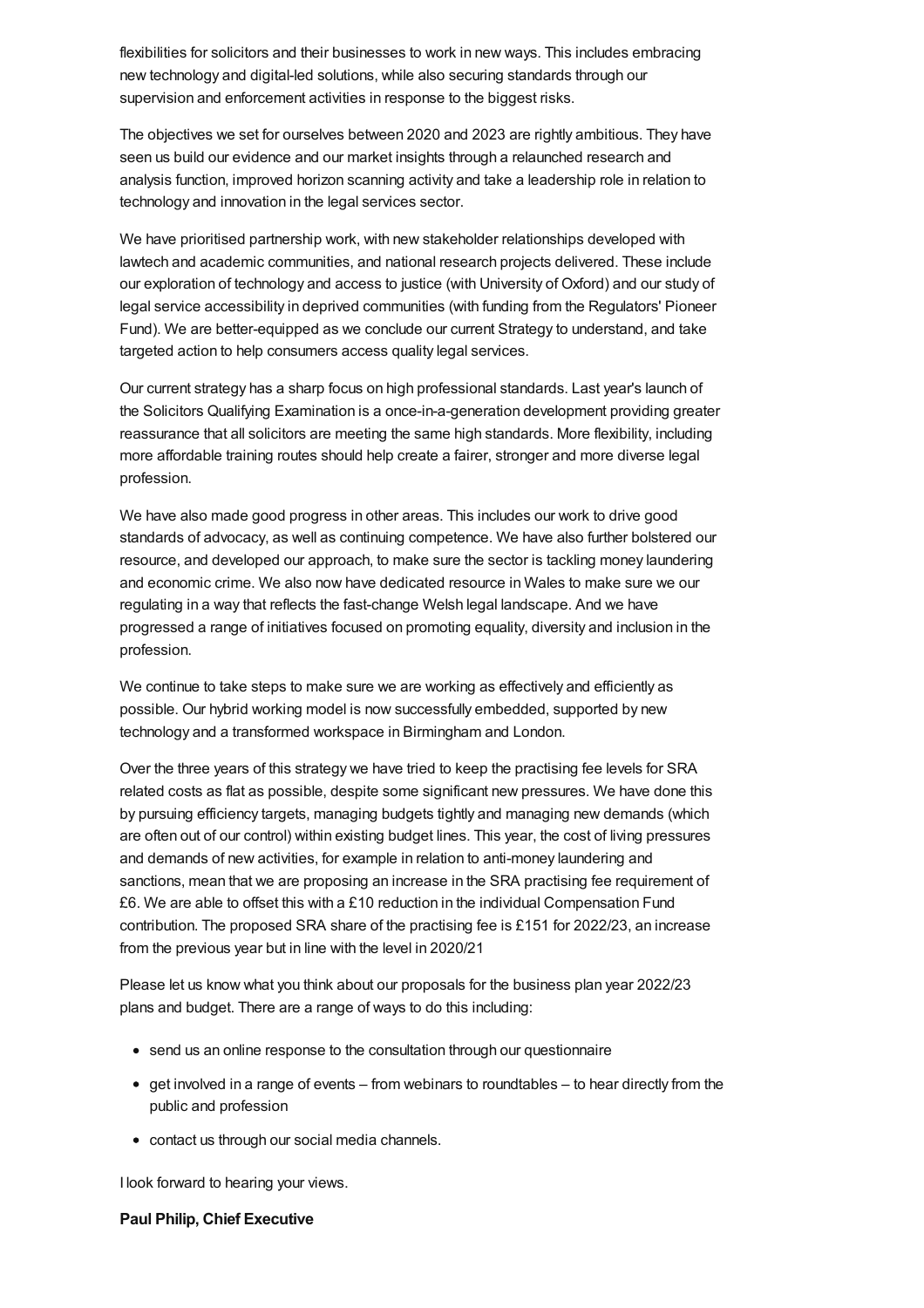## *[Background](#page-2-0)*

<span id="page-2-0"></span>We are the largest regulator of legal services in England and Wales, with oversight of 214,000 solicitors and around 9,800 law firms. These businesses account for around 90% of the regulated legal services market

Our priority is to protect members of the public, and to support the rule of law and the administration of justice. We work in a number of ways to do this, including:

- overseeing education and training requirements necessary to practise as a solicitor
- licensing individuals and firms to provide legal services
- setting standards for solicitors, their businesses, and their employees
- regulating and enforcing compliance against these standards.

## *Our [Business](#page-2-1) Plan and budget 2022-23*

<span id="page-2-1"></span>Our Business Plan and budget describes our work for the period 1 November 2022 to 31 October 2023. It represents the final year of activity under our Corporate Strategy 2020–23.

The plan describes our workstreams, activities, and our priorities. It also confirms our budget and how we plan to allocate our resources.

We will be fully transparent about our progress in delivering the Business Plan and meeting our budgetary commitments between November 2022 and October 2023. This includes reporting publicly about our progress, and about the performance measures and accountability information that we provide to our Board [\[/sra/how-we-work/our-board/public](https://www.sra.org.uk/sra/how-we-work/our-board/public-meetings/archive/)meetings/archive/] .

Our quarterly performance reporting [\[/sra/how-we-work/our-board/public-meetings/archive/\]](https://www.sra.org.uk/sra/how-we-work/our-board/public-meetings/archive/) is published in the minutes and summaries of our Board meetings, and includes balanced scorecards, our key performance indicators, and our progress in delivering our workstreams.

## *Our ambition*

We aim to be a progressive and agile regulator that anticipates and responds to emerging opportunities and challenges for the legal sector in England and Wales.

This ambition informs the work we carry out through our Business Plan, and how we approach our core regulatory duties, our projects, and the customer service we provide.

## *Our strategic objectives*

Our Corporate Strategy sets out our strategic priorities and sets three specific objectives that shape our work through to the end of October 2023. These are:

- setting and maintaining high standards for the profession and ourselves
- supporting the adoption of technology and innovation
- anticipating and responding to change.

We prioritise initiatives that positively impact access to justice, and good quality legal services. Equality, diversity and inclusion (EDI) considerations also drive our work, and we take time to assess the impacts that we are having and to identify opportunities to promote EDI across our organisation, and across the legal services sector. We are increasingly looking to assess and segment how different types of consumer and communities interact with the legal market. This helps us better assess risks – and opportunities – and target our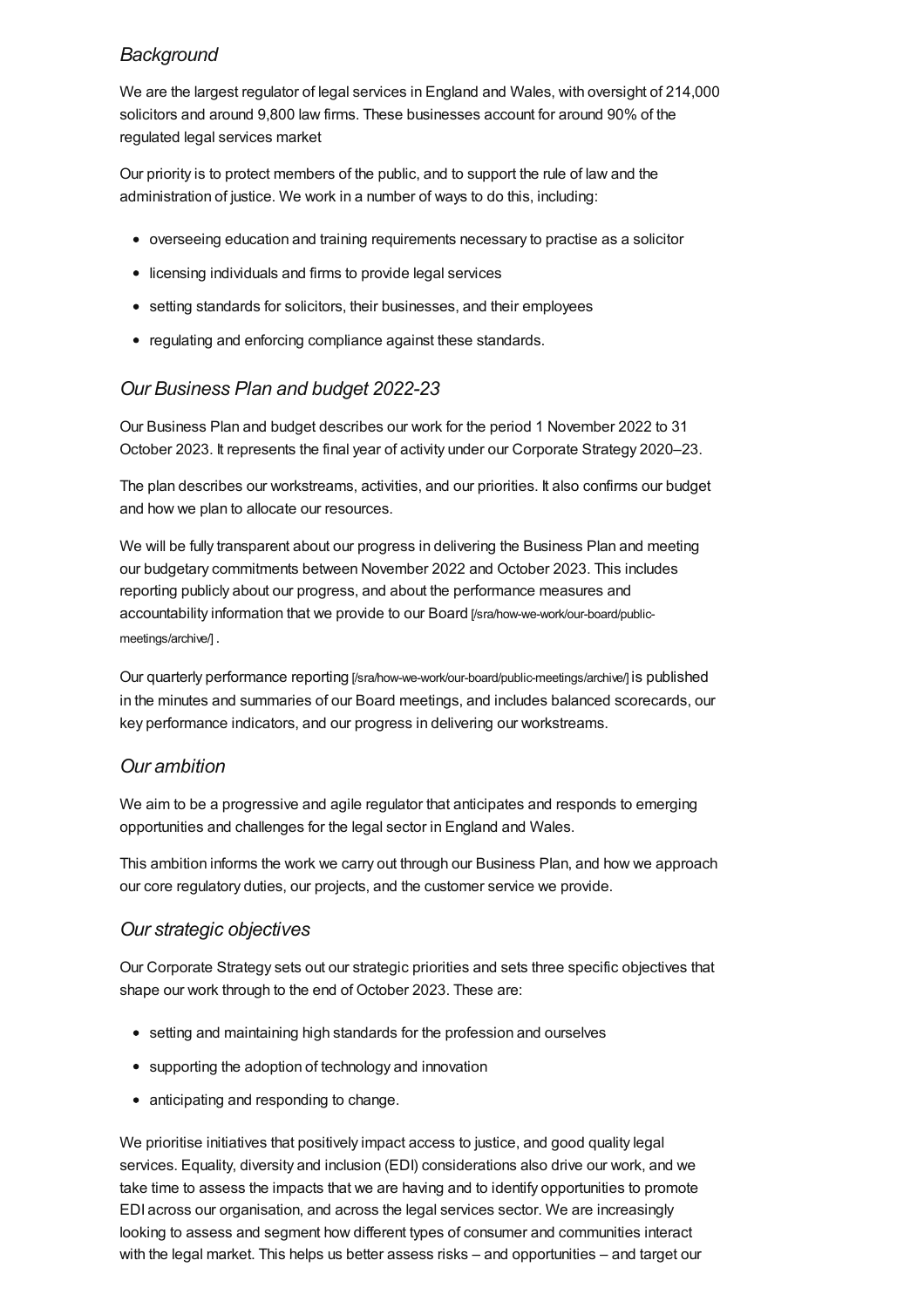work and resources more effectively.

#### *[What](#page-5-0) we plan to do*

Our Business Plan and budget for 2022-23 describes our proposed workstreams and activities under our three strategic objectives. It also confirms the proportion of our budget we are proposing to allocate to our work under each objective.

Some of our work involves long-term projects and commitments, such as the SQE, which have reached key milestones during the lifespan of our current strategy period. There are other areas of focus that are new, representing emerging priorities for us. We set out specific activities that we are proposing to progress in both areas.

The outline budget for the year is also included, alongside information about the practising certificate fee and the Compensation Fund contribution for 2022-23. We know fees may impact different people in different ways. Our equality impact assessment supports our continued monitoring of impacts from our fees and relevant equality, diversity and inclusion (EDI) considerations.

We would be grateful for your views on any element of our proposed approach, including our proposed work plan and budget.

### *Strategic objective one – setting and maintaining high standards for the profession and for ourselves*

Our work under our first strategic objective aims to assure that solicitors and law firms across England and Wales achieve high professional standards through their delivery of legal services. However it also applies those commitments to our own operation and confirms how we will work during 2022-23 to secure high levels of service for our customers.

A number of our proposed workstreams under this objective are focused on initiatives that aim to assure high professional standards across different components of our regulatory framework. Proposed commitments for 2022-23 include:

- Completing SQE assessments that are reliable, fair and cost effective as well as monitoring the impact the SQE is having and finalising our approach to publishing candidate performance data
- Continue to improve our approach to regulating advocacy and developing the Police Station Representatives Accreditation Scheme around a statement of expected behaviours
- Enhancing our data and analysis to inform our approach towards assessing continuing competence and consider piloting new interventions
- Progressing actions resulting from our evaluation activity of the SRA Transparency Rules and our Standards and Regulations
- Delivering post-consultation outcomes across a number of areas, including our fining powers, our publication policy for regulatory decisions, and health and wellbeing considerations within law firms
- Consulting on rules to protect consumers from excessive fees during certain financial service claims.

Our anti-money laundering (AML) work will remain high priority, with proposed commitments to:

expand numbers of firm inspections and our desk-based review activity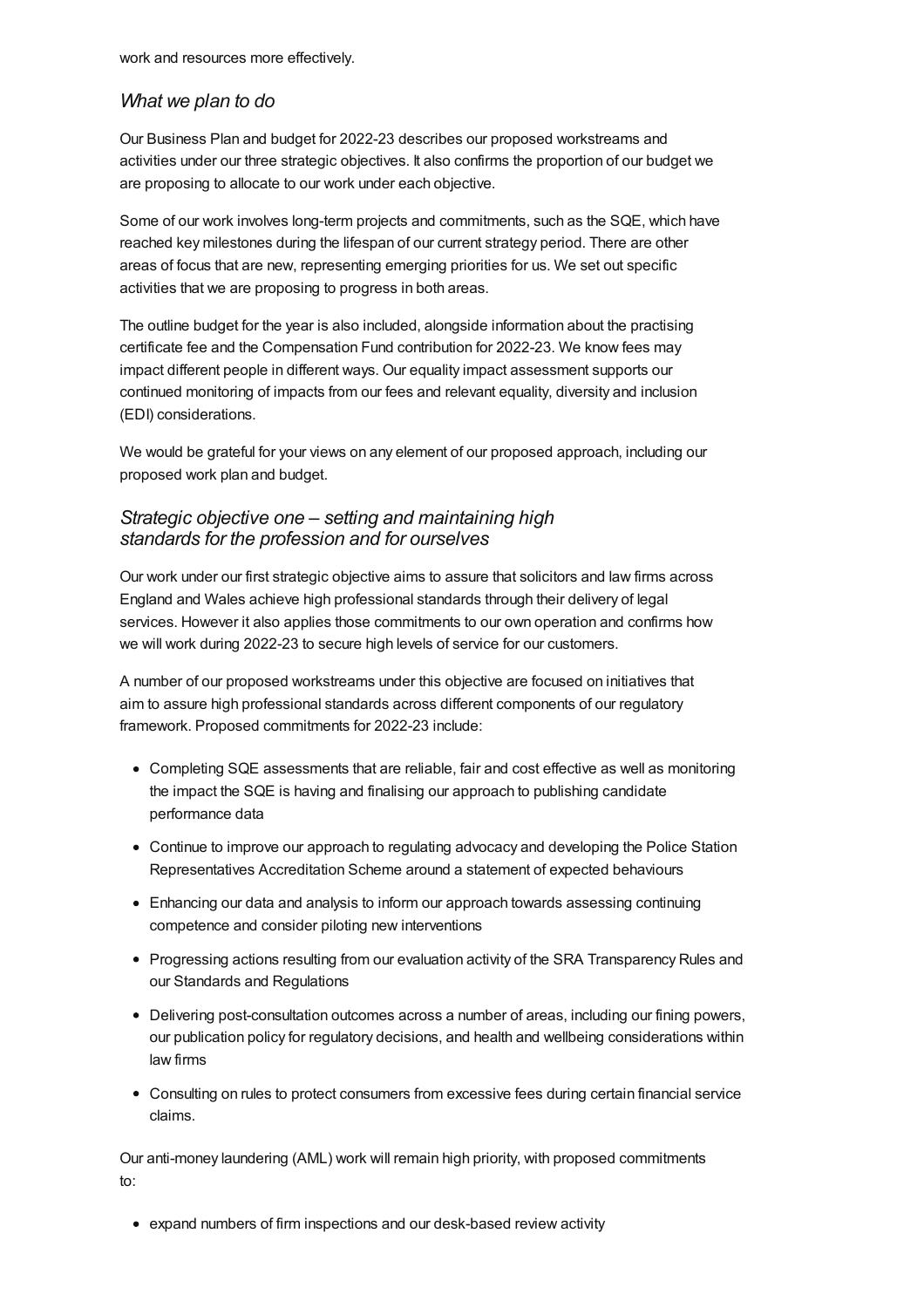- evolve our approach in light of new legislative requirements, learning points from HM Treasury's review of AML supervision, and international sanctions
- continue refining our AML risk rating methodology for law firms, and to carry out thematic reviews into AML topics.

Through years one and two of our current Corporate Strategy we have made good progress in improving the accessibility and availability of information for the public about legal services and lawyers. We are proposing activities for 2022-23 that will continue to add value, including further progression of our public legal education workstream and the 'Legal Choices' website. This is alongside targeted information resources for vulnerable and harder-to-reach communities including within the immigration sector.

We also propose to continue delivering our response to the Competition and Markets Authority's blueprint for consumer information in the legal services market. We will build outcomes from our quality indicators pilot into that response alongside learning points from the Legal Service Board's recent policy statement.

We embed equality, diversity and inclusion (EDI) considerations across all our workstreams, and in 2022-23 we are proposing specific initiatives in this space. This includes:

- further improvements for our approach to collecting professional diversity data
- working to promote retention and progression for underrepresented groups, with a focus larger law firms
- complete EDIresearch projects looking at the overrepresentation of Black, Asian and minority ethnic solicitors in our enforcement work, as well as the attainment gap in professional assessments and reporting back outcomes and potential next steps

At the outset of our Corporate Strategy for 2020-23 Covid-19 was already impacting working arrangements across the economy. We adapted quickly, introducing new technology and working arrangements, and which position us well as we head into the Strategy's final year.

In 2022-23 we are proposing to continue building on these achievements by delivering the third year of our Resources Strategy. This will see us maximising the benefits from our technology transformation and our hybrid working model. In doing so we will make good use of our refreshed, modern workspaces in London and Birmingham, alongside further development of our presence in Wales. We will make sure that we ae realising the benefits from our investments and increase our efficiency and effectiveness.

Our continuous improvement programme will also play a big role in supporting our delivery of targeted action to enhance the experiences of our customers. We are proposing to focus on initiatives to further reduce the time taken to investigate complaints and improve our authorisation processes, and to improve customer service, maintaining our Institute of Customer Service accreditation.

We propose to allocate around 92% of our total budget towards this objective in 2022–23.

You can read the full detail of our proposed activities under this objective in our draft Business Plan.

#### *Question 1*

**Do you have any views on our proposed activities and areas of focus for 2022-23 under objective one of our Corporate Strategy?**

*Strategic objective two – technology and innovation*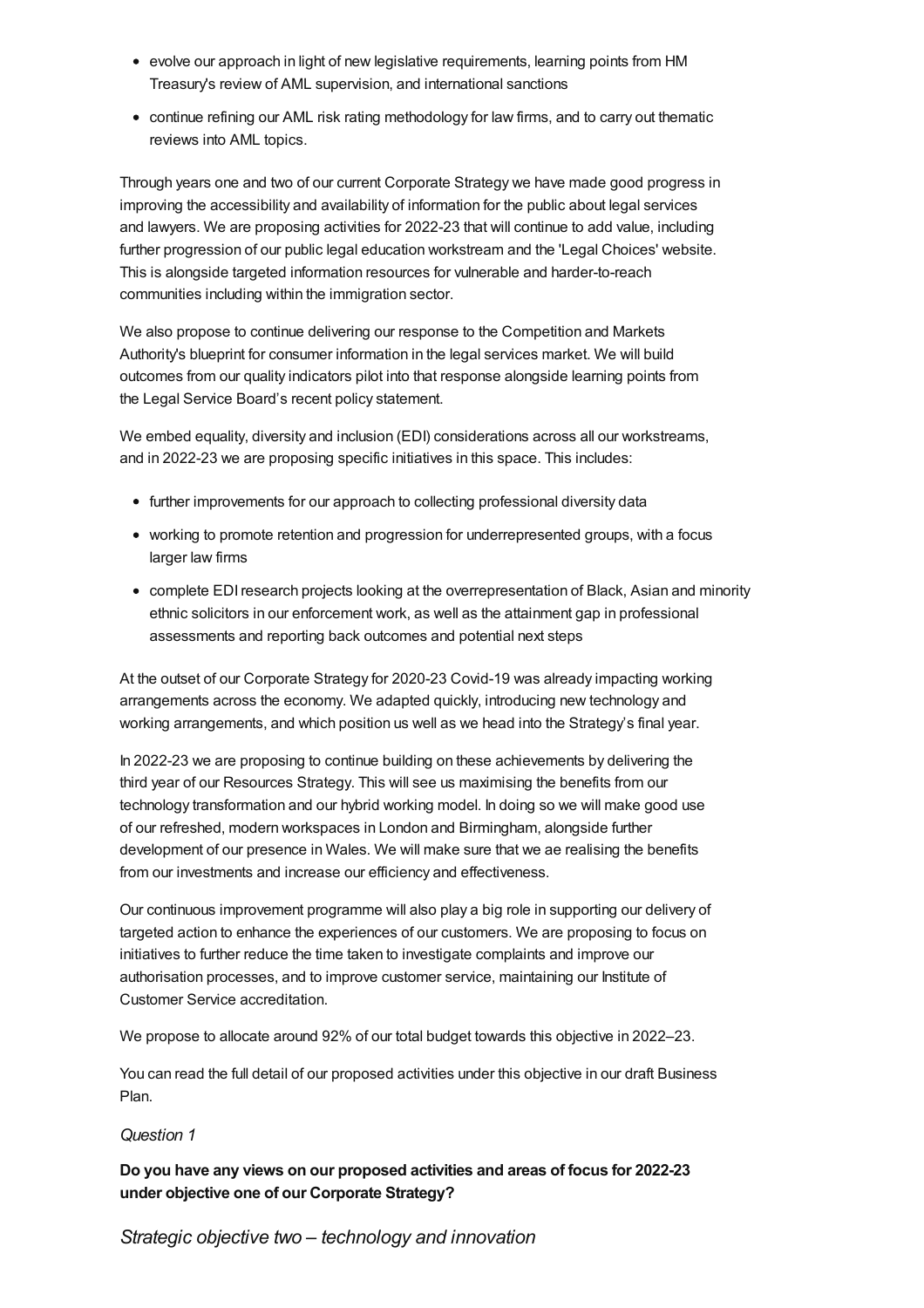<span id="page-5-0"></span>Our second strategic objective to proactively supporting the adoption of lawtech solutions, and other innovation, to better meet the needs and expectations of the public, businesses, regulated organisations and the wider economy.

Under years one and two of our Corporate Strategy we have made good progress. Our landmark research with the University of Oxford, for example, has delivered insights around the changing use and adoption of lawtech across different segments of the market.

We have invested time to build relationships and partnerships with lawtech providers, regulators, academics and government departments, so that we can co-deliver responses and maximise our impact as we do so. We have worked hard to share insights and learning from our work, using social media and our tech-focused newsletters to provoke discussion with stakeholders.

In 2022-23 we are proposing to make further progress with our work in this area, particularly focusing on innovation that responds to access to justice problems. Our proposed activities include partnering with the Ministry of Justice and others on access to justice initiatives and working to explore the application of technology solutions towards regional access problems. This will build on lessons-learned from our Regulators' Pioneer Fund access to justice programme piloted in Wales and Southwest England. We will consider how those learning points could inform strategies in other regions. We will also look to convene a roundtable involving 'social good' investors to build and share understanding around any potential for legal services designed to improve access to justice to attract investment.

We propose to also nurture our partnerships and work in collaboration with others. This will include continuing to work closely with regulators and law firms to deliver outcomes from our unbundled legal services pilot, and continuing engagement with comparison websites to take forward outcomes from our quality indicators pilot.

We will continue to work in partnership with government departments and other regulators to foster stronger links between those bodies and legal service providers, including through the Department for Business, Energy and Industrial Strategy's smart funding, and the Information Commissioner's Office's Regulator AIworking group. We also plan to expand membership of our expert panel to build in stronger representation from the lawtech sector. We will also continue to support the Government Agile Nations international regulatory cooperation initiative, which we chaired the lawtech strand of in 2021/22 - its inception year.

We propose to continue expanding our SRA Innovate programme through 2022-23 and to support the development and adoption of lawtech on several fronts and understand risks.

This will include continuing to promote and refine our 'front door' service for innovators and lawtech developers. We will provide sector wide learning through regular publications, including more case studies, and guidance that focuses on managing and reducing barriers including considerations such as attracting investment and supporting small law firms to identify compliant and effective technology. Alongside this we propose to extend our 'proof of concept' work, and to continue our work with the Lawtech UK Regulatory Response Unit.

We propose to allocate around 4% of our total budget towards this in 2022-23.

You can read the full detail of our proposed activities under this objective in our draft Business Plan.

#### *Question 2*

**Do you have any views on our proposed activities and areas of focus for 2022-23 under objective two of our Corporate Strategy?**

*Strategic objective three – anticipating and responding to*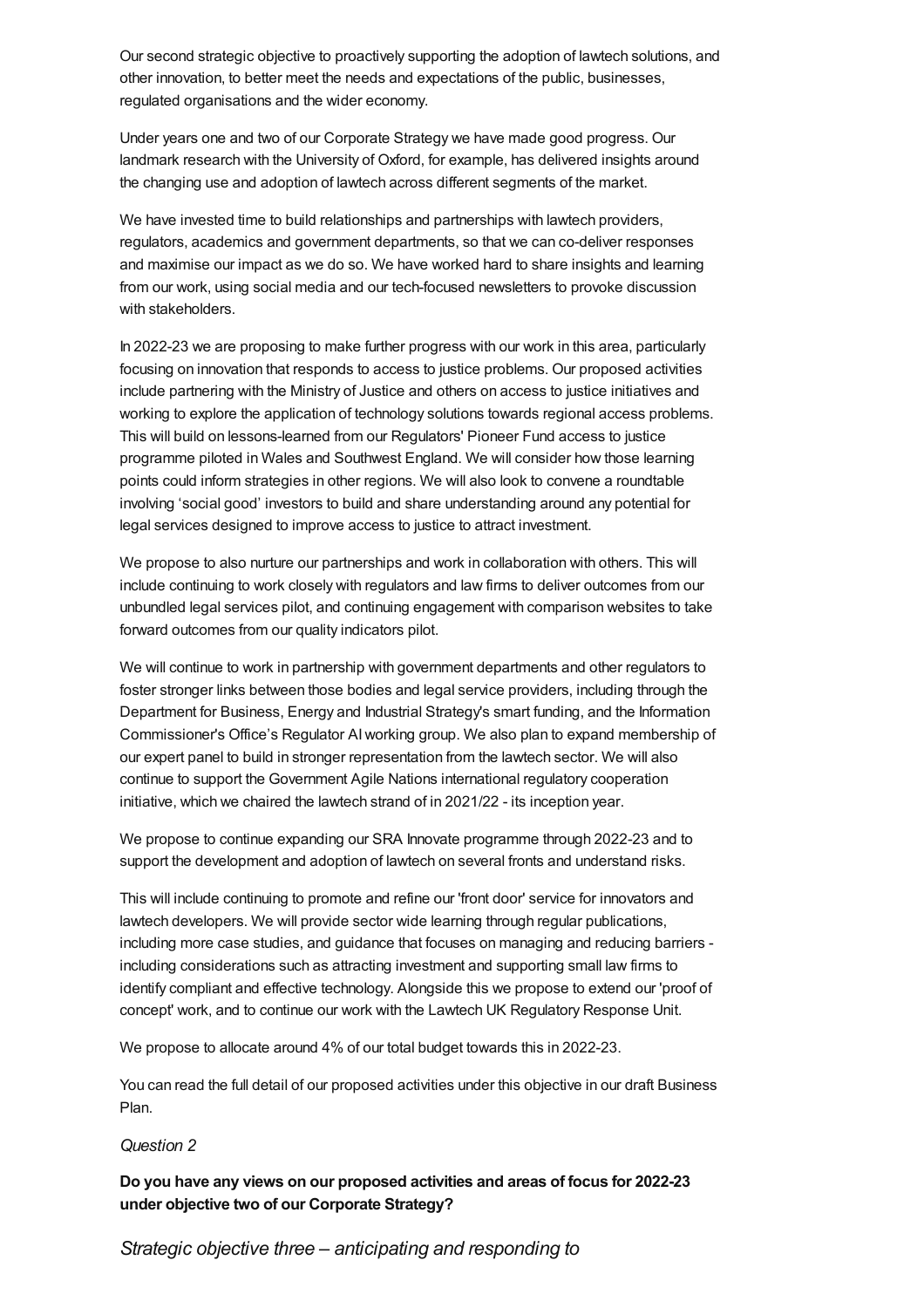#### *change*

Our work under our third strategic objective aims to build our capacity and agility in responding to the legal services market, and to national and international developments. As the world evolves and market conditions change, we want to take forward activities that help us to identify, monitor and analyse developments. These include capturing information about emerging issues, assessing the impacts for consumers and legal services, and considering the challenges for our regulation.

As a regulator we are often well-positioned to lead debate with others about these issues. We will seek out opportunities to engage, and to use our insights to frame discussion with stakeholders.

In years one and two of our current Corporate Strategy we have built up our horizon scanning programme. This has helped us to not only monitor developments and risks but to also then be proactive in exploring potential impacts for legal service consumers and providers, and how legal service regulation and those we regulate should respond.

Alongside this we have invested in improvements to our engagement activity, making good use of digital channels and broadening our events programme. This is so we continue to add value where we see challenges or gaps.

Our research and analysis programme is described under this strategic objective, and in 2022-23 we are proposing to progress a range of initiatives. This includes new research activity delivered from the conclusions of our consumer segmentation research with Bayes Business School and EDI-focused projects that will offer fresh insight into important areas.

Our research programme also proposes to deliver a quantitative analysis of the Professional Indemnity Insurance (PII) market, providing detailed analysis and exploration of the market's impacts for solicitors, law firms and consumers.

Our research and analysis activity, and outcomes from our other workstreams, often identify opportunity for debate across the legal services sector, and consideration of potential collective action.

A further area of our activity for 2022-23 will be to publish our market insights as a starting point for conversation, with one of our proposed areas of focus will be the changing picture of unregulated areas of legal service, and how they impact law firms and consumers. We also propose to publish more SRA-voiced opinion pieces on access to justice issues, building on learning points from our research and our horizon scanning activity, and seeking views from stakeholders within and outside the legal services market.

We are proposing to consider legal regulator responses and possible partnership approaches to the Government's review of regulation, as described in the 'The benefits of Brexit [\[https://www.gov.uk/government/publications/the-benefits-of-brexit\]](https://www.gov.uk/government/publications/the-benefits-of-brexit) ' paper. And to work with the Ministry of Justice and others to evaluate interventions in areas with the highest potential for negative impact on access to justice. Our work here will be underpinned by a public affairs analysis to seek and collect perspectives from solicitors, members of the public, and opinion formers.

In 2022-23 we also propose to build our events schedule with a combination of virtual and face-to-face events. This will include delivering our annual Compliance Officers Conference, and expanding our approach to include new discussion events focused on strategic issues. This will include a proposed flagship event focused on future development of regulation in the legal sector, bringing together stakeholders to explore priorities and approaches.

We also propose to deliver a programme of bespoke events with consumer groups across England and Wales, and to meet regularly and directly with members of the public and groups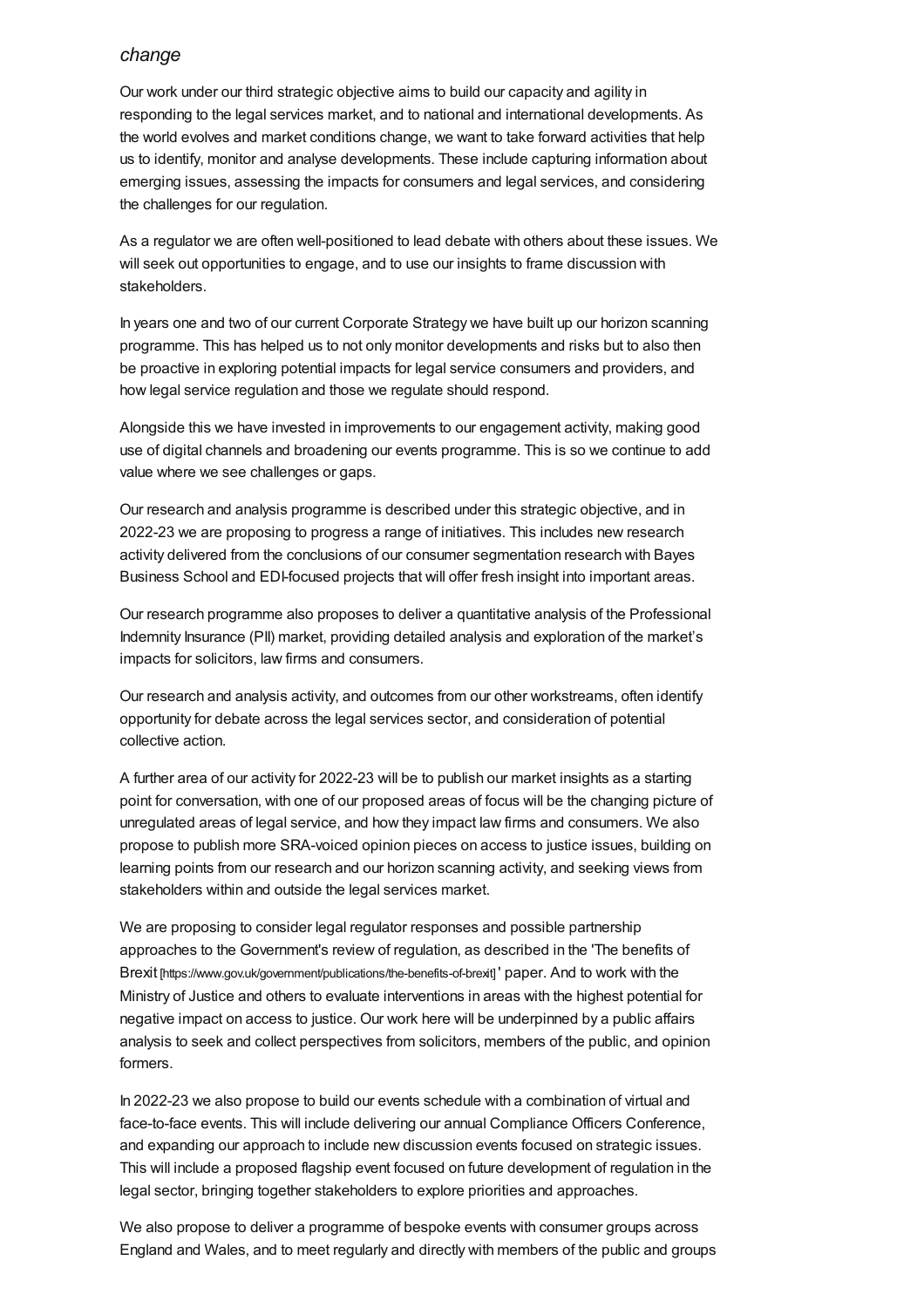that represent them – including engagement between our Board members and the public in different regions of England and Wales.

We propose to allocate around 4% of our total budget towards this in 2022- 2023.

You can read the full detail of our proposed activities under this objective in our draft Business Plan.

#### *Question 3*

#### **Do you have any views on our proposed activities and areas of focus for 2022-23 under objective three of our Corporate Strategy?**

#### *Our budget [2022-23](#page-7-0)*

<span id="page-7-0"></span>Our draft Business Plan includes an outline of our budget for 2022-23.

This confirms how we propose to allocate our funding across our work and under each of our three strategic objective areas.

The SRA's funding requirement for 2022-23 is expected to be £60.5m.

We propose to allocate around:

- 92% to our work under strategic objective one
- 4% to our work under strategic objective two
- 4% to our work under strategic objective three.

#### *Question 4*

#### **What do you think about our budget for 2022-23 and the proportion we propose to allocate to our work under each of the three objectives?**

Our draft Business Plan confirms the element of the proposed practising certificate fee that will fund the SRA. For 2022-23 this is expected to be £151. This is an increase from £145 in 2021/22.

The draft Business Plan confirms the expected Compensation Fund contribution for individuals. For 2022-23 the contribution is expected to be £30 and reducing from the £40 contribution that was required in 2021-22. The contribution for firms is expected to be £690 reducing from £760.

The fee payable by individuals in respect of the work of the SRA, from the practising fee and compensation fund contribution, will therefore reduce from £185 in 2021/22 to £181 in 2022/23.

#### *Question 5*

#### **Do you agree that the SRAproportion of the practising certificate fee is reasonable and appropriate?**

#### *Question 6*

**Do you agree with the proposed Compensation Fund contribution level for individuals?**

#### *Monitoring the equality impacts of our fees*

Our Business Plan sets out our commitment to monitor, identify and assess the impacts of our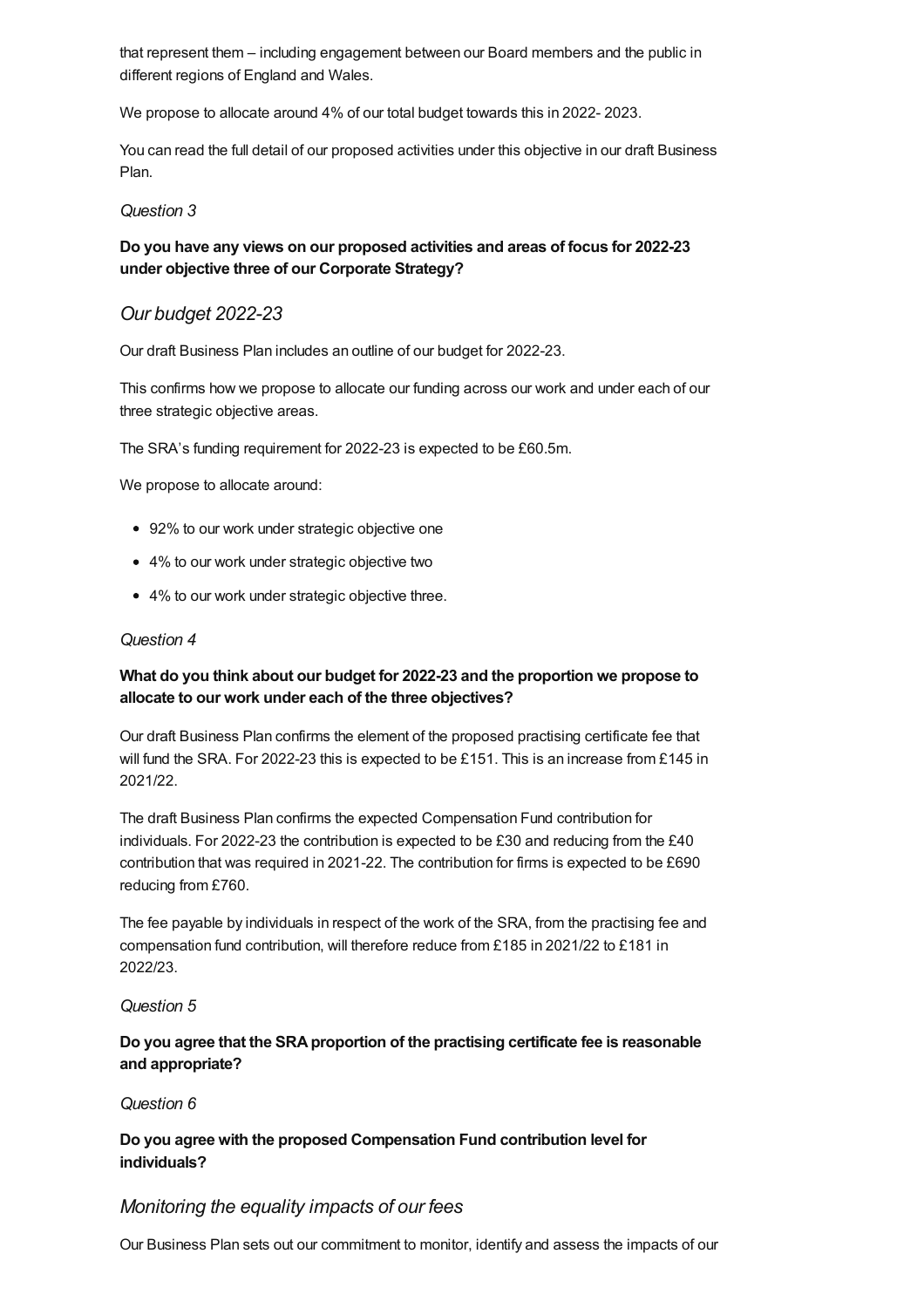work against equality, diversity and inclusion considerations, and to then work to manage those impacts through our workstreams.

As part of this we undertake equality impact assessments (EIAs) of our fees, based on our data about protected characteristics for firms and individuals.

Our updated EIA accompanies this consultation and we welcome any feedback.

#### *Question 7*

### **Do you have any comments on the equality impact assessment? Do you have information that will help us to further build our understanding in relation to impacts on different groups of solicitors?**

#### *[Consultation](#page-8-1) questions*

- <span id="page-8-1"></span>1. Do you have any views on our proposed activities and areas of focus for 2022-23 under objective one of our Corporate Strategy?
- 2. Do you have any views on our proposed activities and areas of focus for 2022-23 under objective two of our Corporate Strategy?
- 3. Do you have any views on our proposed activities and areas of focus for 2022-23 under objective three of our Corporate Strategy?
- 4. What do you think about our budget for 2022-23 and the proportion we propose to allocate to our work under each of the three objectives?
- 5. Do you agree that the SRA proportion of the practising certificate fee is reasonable and appropriate?
- 6. Do you agree with the proposed Compensation Fund contribution level for individuals?
- 7. Do you have any comments on the equality impact assessment? Do you have information that will help us to further build our understanding in relation to impacts on different groups of solicitors?

## <span id="page-8-0"></span>*How to respond*

#### *Use our online questionnaire*

Our online consultation questionnaire is a quick and easy way to take part in our consultation. You can save a partial response online and come back to complete it later, and you can also download a copy of your response before you send it to us.

START YOUR ONLINE RESPONSE NOW | [https://form.sra.org.uk/s3/business-plan-and-budget-2022-

23-consultation]

## *Reasonable adjustment requests and questions*

We offer reasonable adjustments, and our policy [/sra/equality-diversity/diversity[policies/policy/reasonable-adjustment-policy/\]](https://www.sra.org.uk/sra/equality-diversity/diversity-policies/policy/reasonable-adjustment-policy/) sets out how we can do this.

Please contact us [\[/contactus\]](https://www.sra.org.uk/contactus) if you need to respond to this consultation using a different format, if you have any specific requirements to help you respond, or if you have any other questions about the consultation process.

## *Publishing responses*